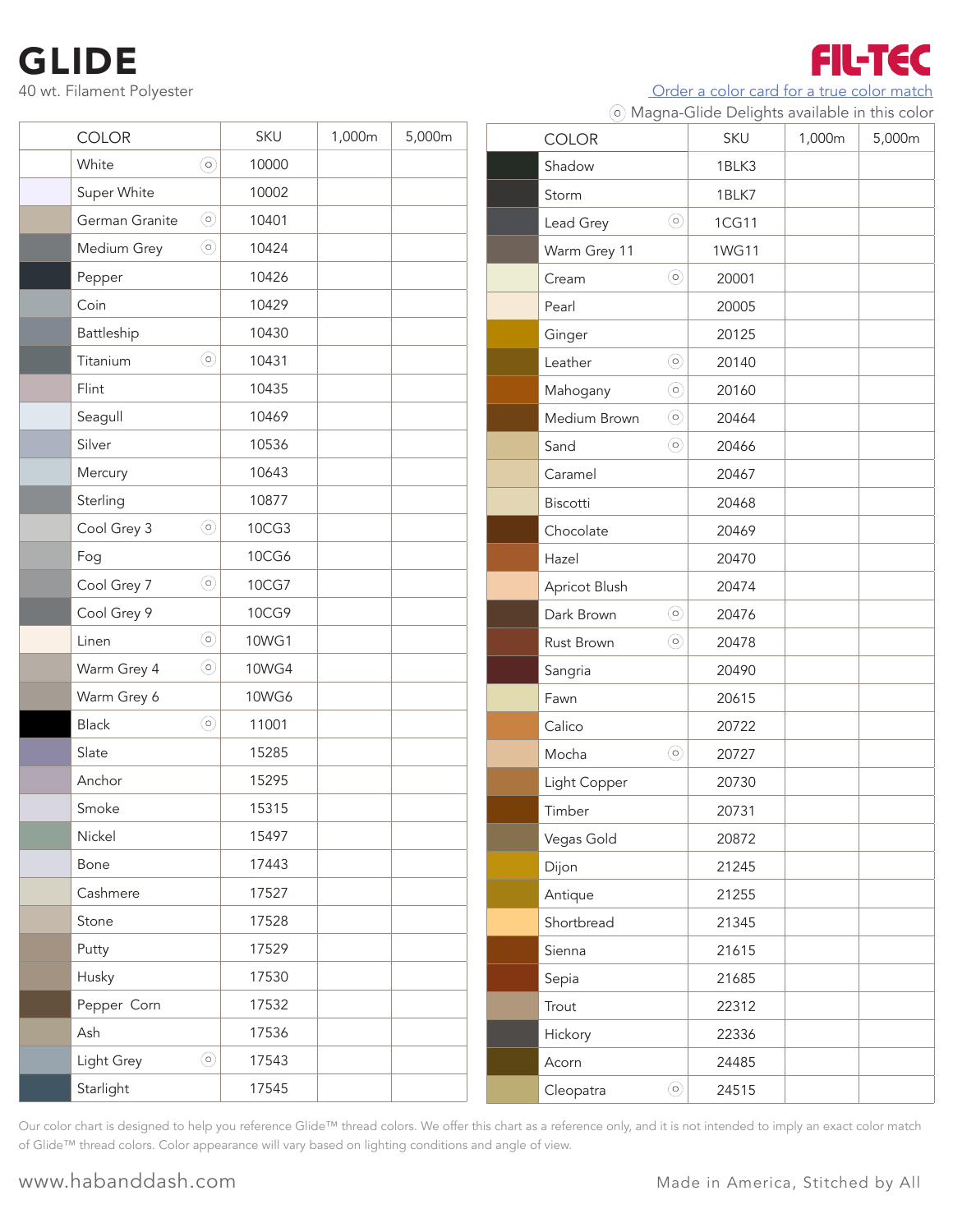Order a color card for a true color match

**FIL-TEC** 

Magna-Glide Delights available in this color

| <b>COLOR</b>                      | SKU   | 1,000m | 5,000m | <b>COLOR</b>    |                | SKU   | 1,000m | 5,000m |
|-----------------------------------|-------|--------|--------|-----------------|----------------|-------|--------|--------|
| $\circledcirc$<br>Khaki           | 24525 |        |        | Denim           |                | 30534 |        |        |
| Shell                             | 24535 |        |        | Robin Egg       | $\odot$        | 30632 |        |        |
| $\circledcirc$<br><b>Brunette</b> | 24625 |        |        | Graphite        |                | 30644 |        |        |
| Bark                              | 24635 |        |        | Sky             |                | 30646 |        |        |
| $\circledcirc$<br>Light Tan       | 24655 |        |        | Cobalt          |                | 30647 |        |        |
| Camel                             | 24665 |        |        | Admiral         |                | 30654 |        |        |
| Cork                              | 24675 |        |        | Captain Navy    |                | 30655 |        |        |
| Cocoa                             | 24705 |        |        | Blizzard        |                | 30659 |        |        |
| <b>Buttermilk</b>                 | 27403 |        |        | Blue Jay        |                | 30660 |        |        |
| $\odot$<br>Military Gold          | 27407 |        |        | Royal           |                | 30661 |        |        |
| Wheat                             | 27500 |        |        | Space           |                | 32110 |        |        |
| Sand Dune                         | 27501 |        |        | Dodger          |                | 32145 |        |        |
| Coffee                            | 27504 |        |        | Marlin          |                | 32151 |        |        |
| Butterscotch                      | 27508 |        |        | Lagoon          |                | 32237 |        |        |
| Coffee Bean                       | 27518 |        |        | Air Force Blue  |                | 32382 |        |        |
| $\circledcirc$<br>Chestnut        | 27521 |        |        | Federal         |                | 32757 |        |        |
| Auburn                            | 27523 |        |        | Deep Sea        |                | 32767 |        |        |
| Oyster                            | 27531 |        |        | Navy            | $\odot$        | 32965 |        |        |
| Spice Brown                       | 27582 |        |        | Light Turquoise | $\odot$        | 32975 |        |        |
| <b>Brownie</b>                    | 27596 |        |        | Electric        |                | 33015 |        |        |
| Latte                             | 29181 |        |        | Cosmic          |                | 33155 |        |        |
| Rock Navy                         | 30001 |        |        | Reef            |                | 33165 |        |        |
| $\circledcirc$<br>Blueberry       | 30281 |        |        | Zaffre          |                | 35405 |        |        |
| Azure                             | 30283 |        |        | Oxford          |                | 35415 |        |        |
| $\odot$<br>Hawaiian Blue          | 30284 |        |        | Cloud           | $_{\odot}$     | 37457 |        |        |
| Empire                            | 30286 |        |        | Ocean           |                | 37468 |        |        |
| Bombay                            | 30287 |        |        | Aquamarine      |                | 37474 |        |        |
| $\odot$<br><b>Bright Blue</b>     | 30288 |        |        | Steel Blue      |                | 38201 |        |        |
| <b>Baby Blue</b>                  | 30290 |        |        | Tar Heel        | $\circledcirc$ | 90278 |        |        |
| Midnight Navy                     | 30296 |        |        | Pacific         | $\circledcirc$ | 90285 |        |        |
| Cerulean                          | 30308 |        |        | Ocean Breeze    |                | 90321 |        |        |
| Magic Mint                        | 30317 |        |        | Dark Aqua       |                | 92985 |        |        |
| Eclipse                           | 30532 |        |        | Marine          | $\circledcirc$ | 92995 |        |        |
| Presidential                      | 30533 |        |        | Tropical        |                | 90284 |        |        |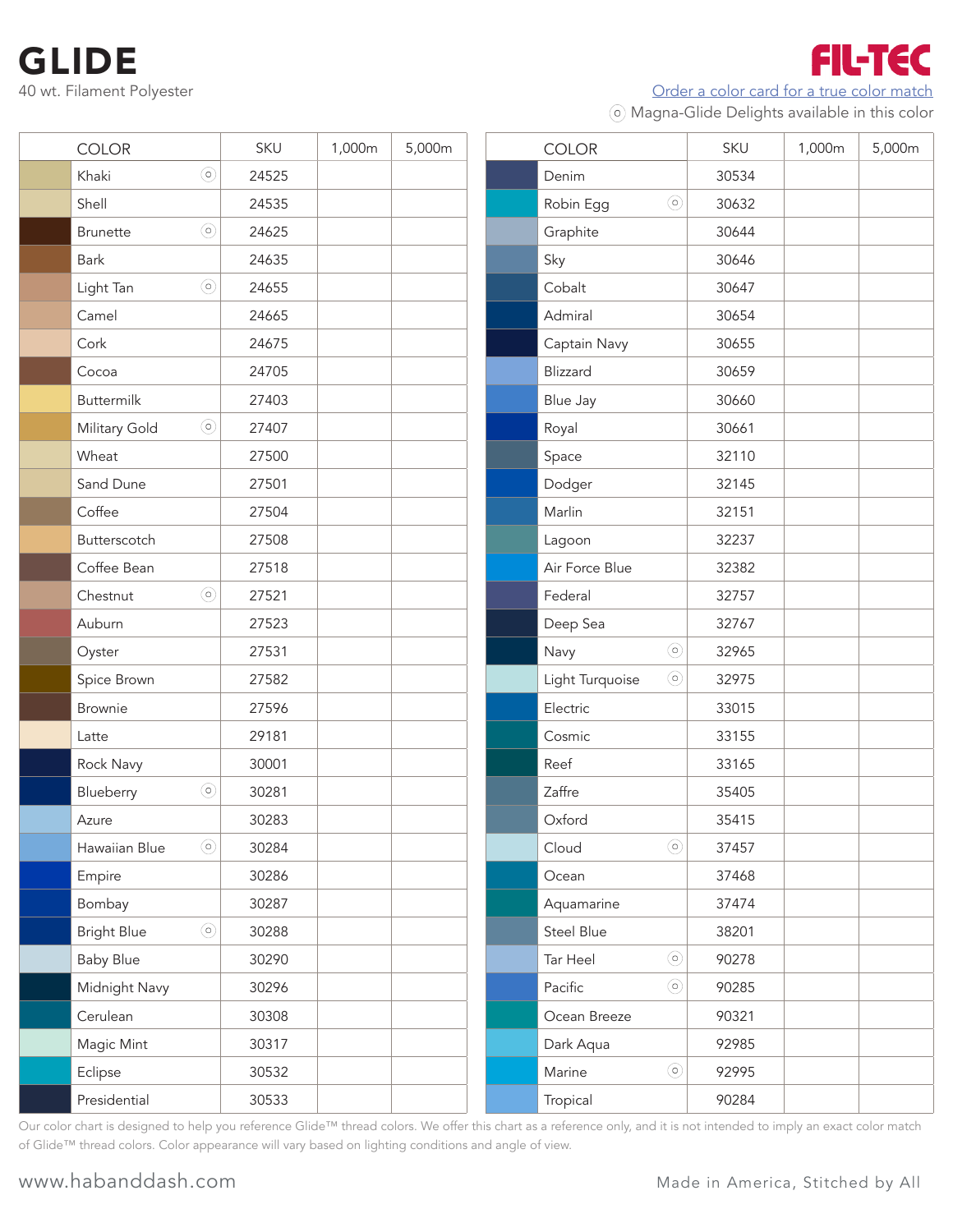Order a color card for a true color match

FIL-TEC

Magna-Glide Delights available in this color

| <b>COLOR</b><br>Iris<br>Violet |         | SKU<br>40249 | 1,000m | 5,000m | <b>COLOR</b>        |         | SKU   | 1,000m | 5,000m |
|--------------------------------|---------|--------------|--------|--------|---------------------|---------|-------|--------|--------|
|                                |         |              |        |        |                     |         |       |        |        |
|                                |         |              |        |        | Pumpkin Seed        |         | 51365 |        |        |
|                                | $\odot$ | 40255        |        |        | Lava                | $\odot$ | 51585 |        |        |
| Grape                          |         | 40265        |        |        | Coral               |         | 51625 |        |        |
| Dusty Plum                     |         | 40437        |        |        | Oriole              |         | 51655 |        |        |
| Tabriz Orchid                  | $\odot$ | 40522        |        |        | <b>Burnt Orange</b> |         | 51675 |        |        |
| Mulberry                       |         | 40528        |        |        | Marmalade           |         | 57579 |        |        |
| Wisteria                       |         | 40666        |        |        | Neon Orange         |         | 90811 |        |        |
| Artic                          |         | 42116        |        |        | Cantaloupe          |         | 91355 |        |        |
| Paisley                        |         | 42368        |        |        | Tangerine           |         | 91375 |        |        |
| Periwinkle                     |         | 42562        |        |        | Blaze               | $\odot$ | 91505 |        |        |
| Lavender                       |         | 42577        |        |        | Teal                |         | 60323 |        |        |
| Viking                         |         | 42583        |        |        | Irish Spring        |         | 60335 |        |        |
| Damson                         |         | 42587        |        |        | Christmas Pine      |         | 60343 |        |        |
| Raven                          | $\odot$ | 42607        |        |        | Mint                | $\odot$ | 60345 |        |        |
| Amethyst                       |         | 42635        |        |        | Viridian            |         | 60349 |        |        |
| Lilac                          | $\odot$ | 42655        |        |        | Totem Green         | $\odot$ | 60350 |        |        |
| Concord                        |         | 42685        |        |        | Forest              |         | 60355 |        |        |
| Eggplant                       |         | 42715        |        |        | Jade                |         | 60357 |        |        |
| Plum                           |         | 42735        |        |        | Turf                | $\odot$ | 60362 |        |        |
| Fandango                       |         | 42736        |        |        | Aloe                |         | 60371 |        |        |
| Wine                           |         | 45115        |        |        | Kryptonite          |         | 60376 |        |        |
| Raisin                         |         | 45195        |        |        | Avocado             |         | 60382 |        |        |
| Teaberry                       |         | 47440        |        |        | Limerick            |         | 60389 |        |        |
| Haze                           |         | 47452        |        |        | Split Pea           | $\odot$ | 60398 |        |        |
| Peacock                        |         | 90256        |        |        | Army                |         | 60418 |        |        |
| Safety Orange                  |         | 50021        |        |        | <b>Bagby Green</b>  |         | 60451 |        |        |
| Bronze                         |         | 50138        |        |        | Olive Drab          |         | 60455 |        |        |
| Halloween                      | $\odot$ | 50144        |        |        | Sea Mist            |         | 60556 |        |        |
| Mars                           |         | 50158        |        |        | Thyme               |         | 60557 |        |        |
| Salmon                         |         | 50170        |        |        | Pale Mist           |         | 60566 |        |        |
| Autumn                         |         | 50172        |        |        | Soldier Green       |         | 60574 |        |        |
| Firestorm                      |         | 50173        |        |        | Willow              |         | 60576 |        |        |
| Rust                           | $\odot$ | 50174        |        |        | Celery              | $\odot$ | 60580 |        |        |
| Peach                          |         | 50473        |        |        | Prickly Pear        | $\odot$ | 60618 |        |        |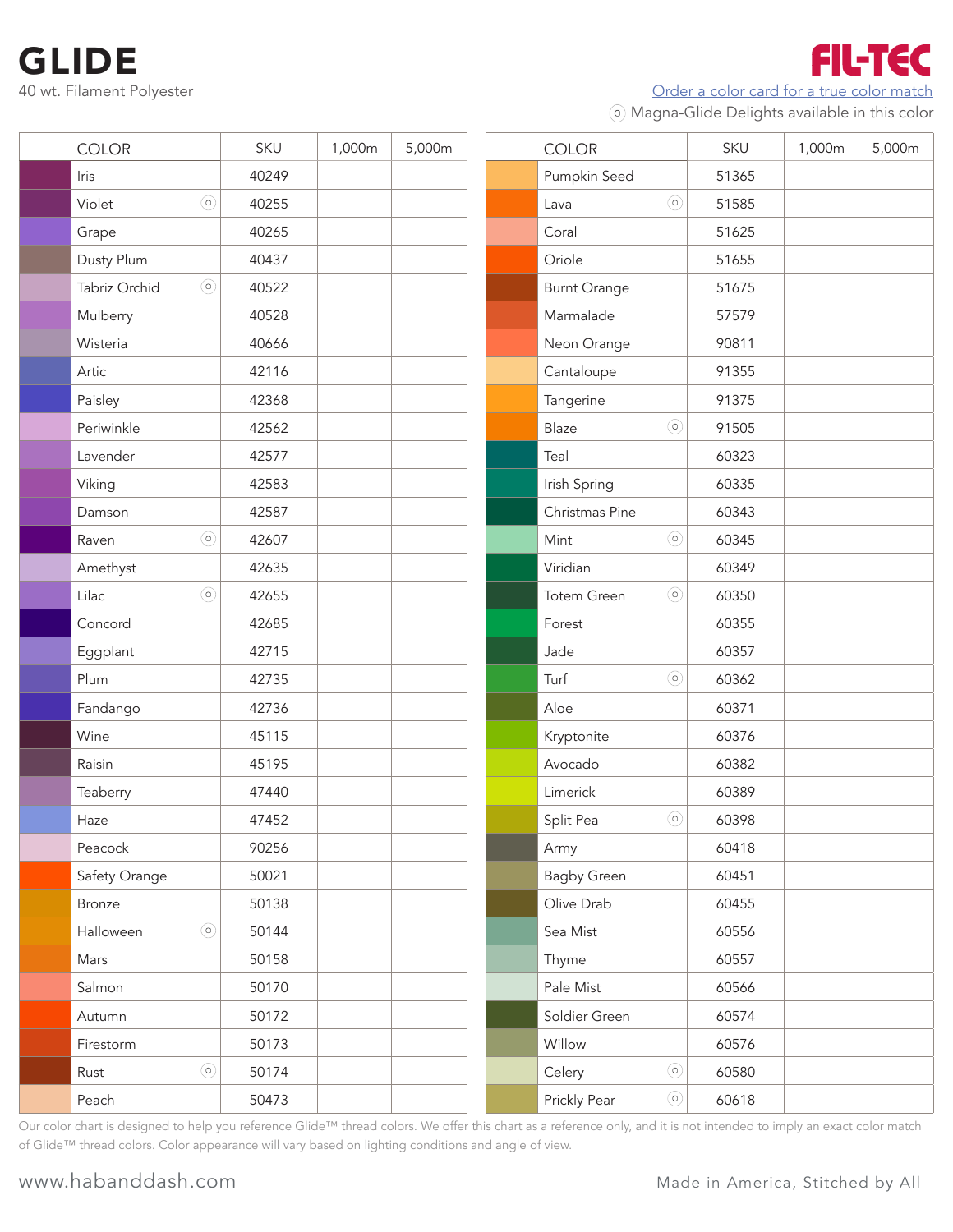Order a color card for a true color match

**FIL-TEC** 

Magna-Glide Delights available in this color

| <b>COLOR</b>              | SKU   | 1,000m | 5,000m | <b>COLOR</b>            | SKU   | 1,000m | 5,000m |
|---------------------------|-------|--------|--------|-------------------------|-------|--------|--------|
| Pistachio                 | 60623 |        |        | Key lime                | 90366 |        |        |
| Mint Julep                | 60624 |        |        | Sea Foam                | 97494 |        |        |
| Evergreen                 | 60627 |        |        | Pine                    | 97743 |        |        |
| Chartreuse                | 60802 |        |        | $\odot$<br>Cardinal     | 70001 |        |        |
| Fool's Gold               | 61265 |        |        | $\odot$<br>Cherry       | 70032 |        |        |
| Lime                      | 62269 |        |        | Tango                   | 70177 |        |        |
| Frog                      | 62422 |        |        | Papaya                  | 70178 |        |        |
| Sprout                    | 63268 |        |        | Tomato                  | 70179 |        |        |
| Mermaid                   | 63282 |        |        | $\odot$<br>Cotton Candy | 70182 |        |        |
| Mystical                  | 63292 |        |        | Sultry                  | 70186 |        |        |
| Dragon                    | 63295 |        |        | Ruby                    | 70187 |        |        |
| Hunter                    | 63302 |        |        | $\odot$<br>Pink         | 70189 |        |        |
| Jungle                    | 63415 |        |        | Raspberry               | 70193 |        |        |
| Emerald                   | 63425 |        |        | Carmine                 | 70194 |        |        |
| $\circledcirc$<br>Persian | 65473 |        |        | Chianti                 | 70195 |        |        |
| Tidewater                 | 65483 |        |        | Desire                  | 70199 |        |        |
| Cool Mint                 | 65513 |        |        | Fil-Tec                 | 70200 |        |        |
| Basil                     | 65555 |        |        | Light Burgundy          | 70202 |        |        |
| Olive                     | 65615 |        |        | $\odot$<br>Rhododendron | 70205 |        |        |
| Fern                      | 65625 |        |        | Apple                   | 70206 |        |        |
| Mossy                     | 65743 |        |        | Cranberry               | 70207 |        |        |
| $\odot$<br>Light Olive    | 65825 |        |        | Hokies                  | 70208 |        |        |
| Sea Green                 | 67472 |        |        | $\odot$<br>Maroon       | 70209 |        |        |
| Midnight Storm            | 67476 |        |        | Flamingo                | 70211 |        |        |
| Shamrock                  | 67482 |        |        | Magenta                 | 70212 |        |        |
| Kiwi                      | 67489 |        |        | Blossom                 | 70214 |        |        |
| Herb                      | 67573 |        |        | Fuchsia                 | 70215 |        |        |
| Melon                     | 67739 |        |        | Pink Lemonade           | 70217 |        |        |
| Pixie                     | 67707 |        |        | Jamaica Sun             | 70485 |        |        |
| Sage                      | 67748 |        |        | Cabernet                | 70490 |        |        |
| Aqua                      | 90320 |        |        | Bordeaux                | 70504 |        |        |
| Neon Green                | 90360 |        |        | Monarch                 | 70703 |        |        |